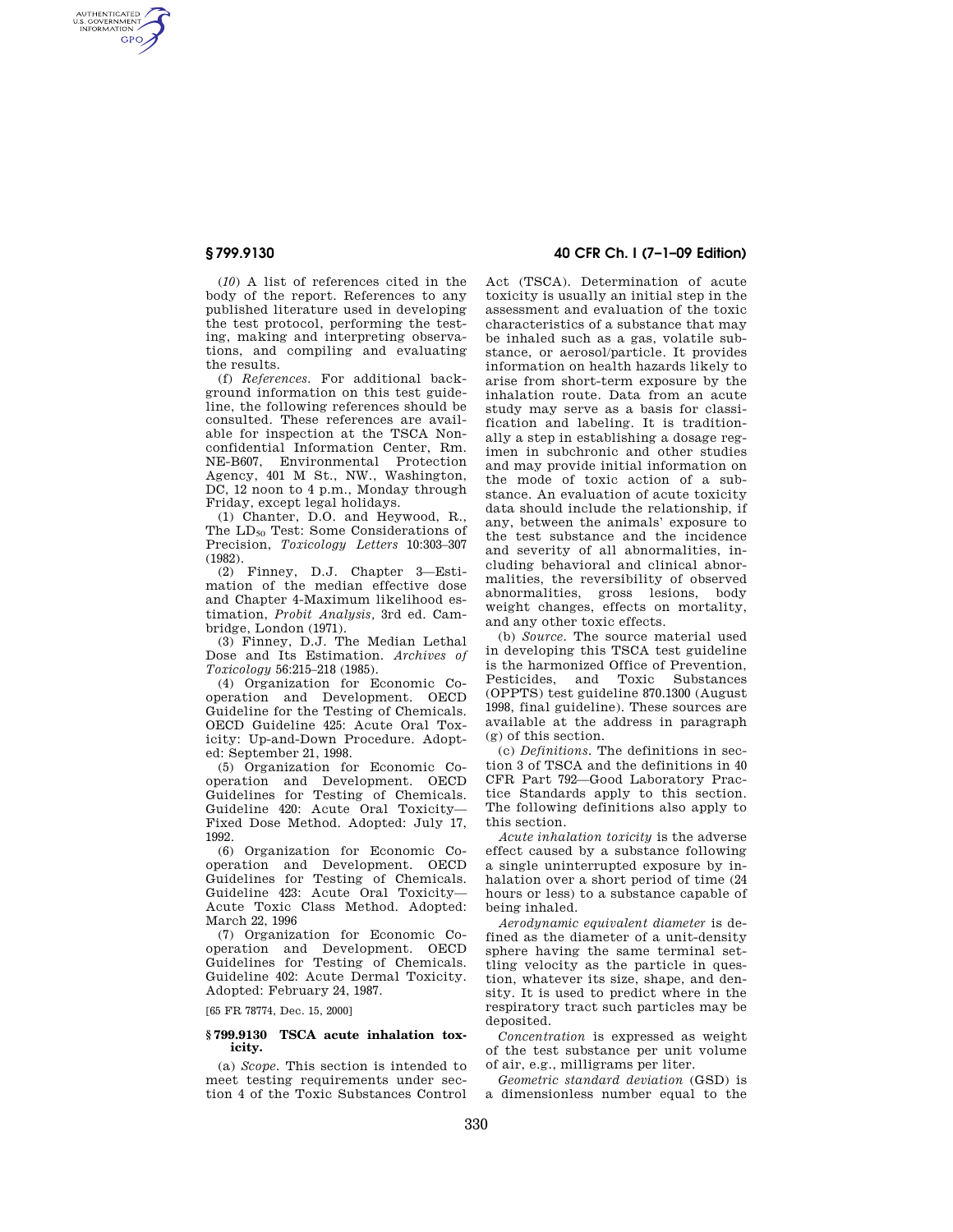## **Environmental Protection Agency § 799.9130**

ratio between the mass median aerodynamic diameter (MMAD) and either 84% or 16% of the diameter size distribution (*e.g.*, MMAD = 2 m;  $84\%$  = 4 m;  $GSD = 4/2 = 2.0$ .) The MMAD, together with the GSD, describe the particle size distribution of an aerosol. Use of the GSD may not be valid for nonlognormally distributed aerosols. (If the size distribution deviates from the lognormal, it shall be noted).

*Inhalable diameter* refers to that aerodynamic diameter of a particle which is considered to be inhalable for the organism under study. It is used to refer to particles which are capable of being inhaled and deposited anywhere within the respiratory tract .

 $LC_{50}$  (median lethal concentration) is a statistically derived estimate of a concentration of a substance that can be expected to cause death during exposure or within a fixed time after exposure in 50% of animals exposed for a specified time. The  $LC_{50}$  value is a relatively coarse measurement useful only for classification and labeling purposes and an expression of the lethal potential of the test substance following inhalation. The  $LC_{50}$  value is expressed as weight of test substance per unit volume of air (milligrams per liter) or parts per million. For clarity, the exposure duration and test animal species should also be specified, *e.g.*, 4 hours  $LC_{50}$  in F344.

*Mass median aerodynamic diameter (MMAD)* is the median aero-dynamic diameter and, along with the geometric standard deviation, is used to describe the particle size distribution of any aerosol statistically, based on the weight and size of the particles. Fifty percent of the particles by weight will be smaller than the median diameter and 50% of the particles will be larger.

(d) *Approaches to the determination of acute toxicity.* (1) EPA recommends the following means to reduce the number of animals used to evaluate acute effects of chemical exposure while preserving its ability to make reasonable judgments about safety:

(i) Using data from substantially similar mixtures. In order to minimize the need for animal testing, the Agency encourages the review of existing acute toxicity information on mixtures that are substantially similar to mixtures under investigation. In certain cases, it may be possible to get enough information to make preliminary hazard evaluations that may reduce the need for further animal testing.

(ii) Limit test. When data on structurally related chemicals are inadequate, a limit test may be considered. In the limit test, a single group of five males and five females is exposed to 2 mg/L for 4 hours, or where this is not possible due to physical or chemical properties of the test substance, the maximum attainable concentration where a particle size distribution having an MMAD between 1 and 4 μm cannot be maintained, using the procedures described under paragraph (e) of this section. For fibers, the bivariate distribution of length and diameter must ensure inhalability. For gases and vapors, the concentrations need not be greater than 50,000 ppm or 50% of the lower explosive limit, whichever is lower. If a test at an aerosol or particulate exposure of 2 mg/L (actual concentration of respirable substance) for 4 hours or, where this is not feasible, the maximum attainable concentration, using the procedures described for this study, produces no observable toxic effects, then a full study using three concentrations will not be necessary. Similarly, if a test at a gas or vapor exposure of 50,000 ppm or 50% of the lower explosive limit, whichever is lower, produces no observable toxic effects, then a full study using three concentrations will not be necessary.

(2) [Reserved]

(e) *Conventional acute toxicity test*—(1) *Principle of the test method.* Several groups of experimental animals are exposed to the test substance in graduated concentrations for a defined period, one concentration being used per group. When a vehicle other than water is used to help generate an appropriate concentration of the substance in the atmosphere, a vehicle control group should be used when historical data are not available or adequate to determine the acute inhalation toxicity of the vehicle. Subsequently, observations of effects and death are made. Animals that die during the test are necropsied and at the conclusion of the test surviving animals are sacrificed and necropsied. This guideline is directed primarily to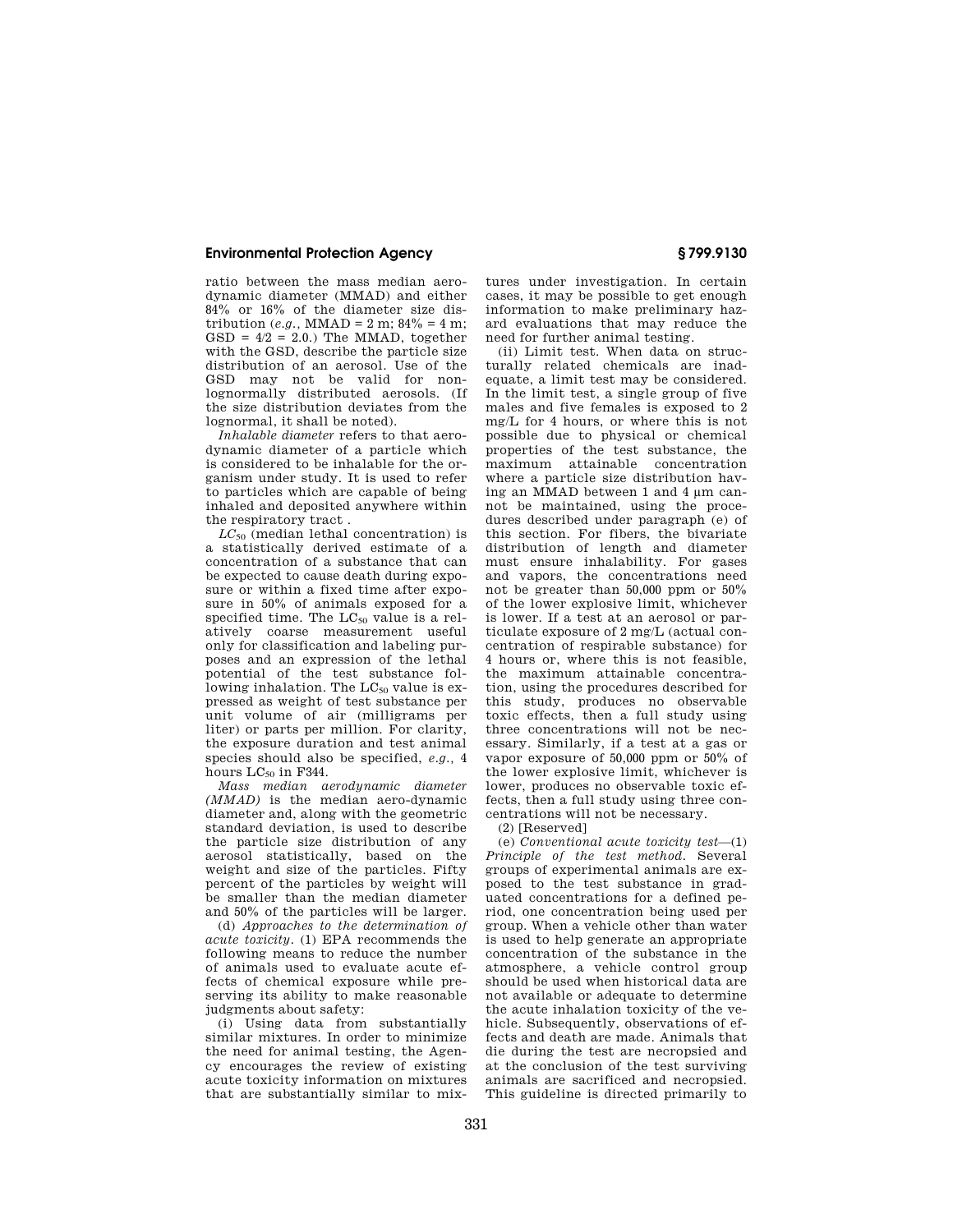studies in rodent species but may be adapted for studies in non-rodents. Animals showing severe and enduring signs of distress and pain may need to be sacrificed. Dosing test substances in a way known to cause marked pain and distress due to corrosive or irritating properties need not be carried out.

(2) *Substance to be tested.* Test, control, and reference substances are discussed under EPA Good Laboratory Practice Standards at 40 CFR part 792, subpart f.

(3) *Test procedures*—(i) *Preparation.*  Healthy young adult animals are acclimatized to the laboratory conditions for at least 5 days prior to the test. Before the test, animals are randomized and assigned to the required number of groups.

(ii) *Animal selection*—(A) *Species and strain.* (*1*) Although several mammalian test species may be used, the preferred species is the rat. Commonly used laboratory strains should be employed. If another mammalian species is used, the investigator should provide justification and reasoning for the selection.

(*2) Health Status.* Body weight and feed consumption are not sufficient indicators of the health status of animals prior to initiating an inhalation toxicity study. Prior to initiating the study, animals must be monitored for known viral and bacterial respiratory pathogens determined by conventional microbiological assays (e.g., serology). The animals must be free from pathogens at the start of exposure.

(B) *Age.* Young adult rats between 8– 12 weeks old at the beginning of dosing, should be used. The weight variation in animals or between groups used in a test should not exceed  $\pm 20\%$  of the mean weight of each sex.

(C) *Number of animals and sex.* (*1*) At least five experimentally naive animals are used at each concentration and they must be of one sex. After completion of the study in one sex, at least one group of five animals of the other sex is exposed to establish that animals of this sex are not markedly more sensitive to the test substance. The use of fewer animals may be justified in individual circumstances. Where adequate information is available to demonstrate that animals of the sex tested

**§ 799.9130 40 CFR Ch. I (7–1–09 Edition)** 

are markedly more sensitive, testing in animals of the other sex is not required. An acceptable option would be to test at least one group of five animals per sex at one or more dose levels to definitively determine the more sensitive sex prior to conducting the main study.

(*2*) Females must be nulliparous and nonpregnant.

(*3*) In acute toxicity tests with animals of a higher order than rodents, the use of fewer animals per concentration group should be considered.

(D) *Assignment of animals.* (*1*) Each animal must be assigned a unique identification number. A system to assign animals to test groups and control groups randomly is required.

(*2*) Control groups. A concurrent untreated control group is not necessary. Where a vehicle other than water is used to generate an appropriate concentration of the test substance in the atmosphere and historical data are not available or adequate to determine the acute toxicity of the vehicle, a vehicle control group must be used. The vehicle control group must be a shamtreated group. Except for treatment with the test substance, animals in the vehicle control group must be handled in a manner identical to the test-group animals.

(E) *Housing.* The animals may be group-caged by sex, but the number of animals per cage must not interfere with clear observation of each animal. The biological properties of the test substance or toxic effects (e.g., morbidity, excitability) may indicate a need for individual caging. Animals must be housed individually in inhalation chambers during exposure to aerosols.

(*1*) Before and after exposure, the temperature of the animal room should be  $22 \pm 3$  °C and the relative humidity  $30 - 70\%$ .

(*2*) Where lighting is artificial, the sequence should be 12 hours light/12 hours dark.

(*3*) For feeding, conventional laboratory diets may be used with an unlimited supply of drinking water.

(F) *Inhalation equipment.* (*1*) Animals can be exposed to the substance by either a nose-only procedure or in a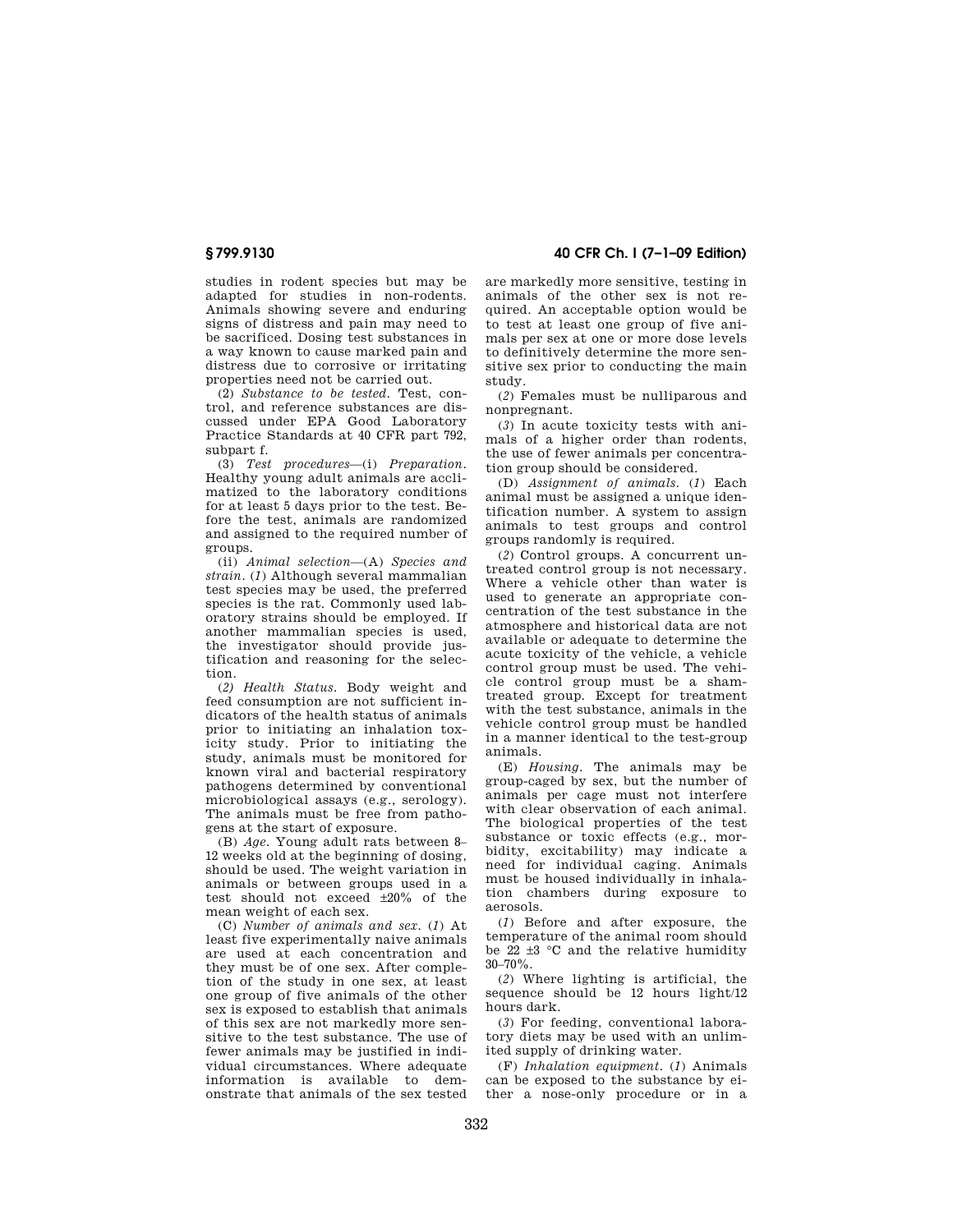## **Environmental Protection Agency § 799.9130**

whole-body exposure chamber. Maintenance of slight negative pressure inside the chamber will prevent leakage of the test substance into the surrounding areas. The nose-only exposure procedure is recommended for studies of aerosols to minimize exposures confounding resultant from test substance ingestion due to test animal fur licking following exposures. Animals must be acclimated to the nose-only exposure chamber prior to study and heat stress minimized during testing.

(*2*) *Inhalation chambers.* The animals must be tested in inhalation equipment designed to sustain a dynamic airflow for nose-only exposures of at least 300 ml/minute/animal or an airflow for whole-body exposures of at least 12 to 15 air changes per hour and ensure an adequate oxygen content of at least 19% and an evenly distributed exposure atmosphere. Where a whole-body chamber is used, its design must minimize crowding by providing individual caging. As a general rule, to ensure stability of a chamber atmosphere, the total ''volume'' of the test animals should not exceed 5% of the volume of the test chamber.

(*3*) *Environmental conditions.* The temperature at which the test is performed must be maintained at 22  $\overline{C}$  ( $\pm$ 2  $\overline{C}$ ). Ideally, the relative humidity should be maintained between 40% and 60%, but in certain instances (e.g., tests using water as a vehicle), this may not be practical.

(G) *Physical measurements.* Measurements or monitoring must be made of the following:

(*1*) Chemical purity of the test material must be analyzed. If the test substance is present in a mixture, the mass and composition of the entire mixture, as well as the principal compound, must be measured. If there is some difficulty in measuring chamber analytical concentration due to precipitation, nonhomogeneous mixtures, volatile components, or other factors, additional analyses of components may be necessary.

(*2*) The rate of air flow should be monitored continuously, and must be recorded at least every 30 minutes during the exposure period.

(*3*) The actual concentrations of the test substance must be measured in the breathing zone. During the exposure period, the actual concentrations of the test substance must be held as constant as practicable, monitored continuously or intermittently depending on the method of analysis, and recorded at least three times (*i.e.,* at the beginning, at an intermediate time, and at the end) during the exposure period. Chamber concentration may be measured using gravimetric or analytical methods as appropriate. If trial run measurements are reasonably consistent (±10% for liquid aerosol, gas, or vapor; ±20% for dry aerosol), then a minimum of two measurements are sufficient. If measurements are not consistent, then a minimum of four measurements should be taken.

(*4*) During the development of the generating system, particle size analysis must be performed to establish the stability of aerosol concentrations. During exposure, analysis should be conducted as often as necessary to determine the consistency of particle size distribution. The MMAD particle size range should be between 1–4 μm. The particle size of hygroscopic materials must be small enough when dry to assure that the size of the swollen particle will still be within the 1–4 μm MMAD range. Characterization for fibers must include the bivariate distribution of length and diameter; this distribution must ensure inhalability. Measurements of aerodynamic particle size in the animal's breathing zone must be measured during a trial run. If MMAD values for each exposure level are within 10% of each other, then a minimum of two measurements during the exposures should be sufficient. If pretest measurements are not within 10% of each other, then a minimum of four measurements should be taken.

(*5*) Temperature and humidity must be monitored continuously, and must be recorded at least every 30 minutes.

(iii) *Exposure duration and concentration levels.* (A) Exposure duration. Shortly before exposure, the animals are weighed and then exposed to the test target concentration in the designated apparatus for 4 hour exposure period after equilibration of the chamber concentrations. The target concentration is defined by an average of 5% for gases and vapors and 15% for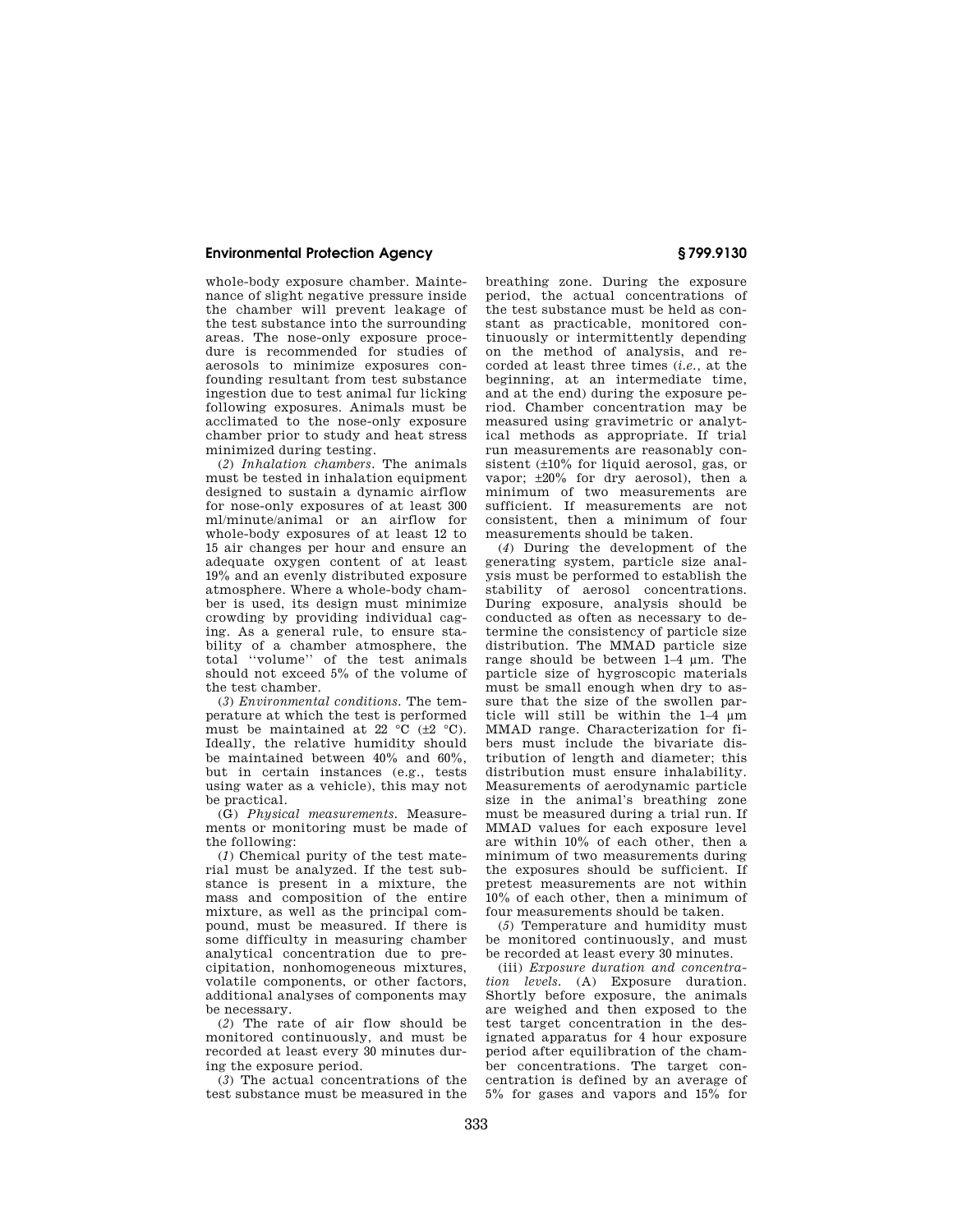particles and aerosols. The animals are weighed again at the conclusion of the exposure period to determine body weight change. Other durations may be needed to meet specific requirements. Food must be withheld during exposure. Water may also be withheld in certain circumstances.

(B) *Exposure concentration levels.* At least three concentration levels and a vehicle control group, if required (see paragraph  $(e)(3)(ii)(D)(2)$  of this section), must be used. The concentration levels should be spaced appropriately to produce a concentration-response curve and permit an estimation of the median lethal concentration  $(LC_{50})$ . The concentrations can either be linearly or logarithmically spaced depending on the anticipated steepness of the concentration-response curve. A rationale for concentration selection should be provided to indicate that the selected concentrations will maximally support detection of concentration-response relationship. The high concentration should be clearly toxic or a limit concentration, but should not result in an incidence of fatalities that would preclude a meaningful evaluation of the data. The lowest concentration should define a no-observed-effects level (NOEL). Range-finding studies using single animals may help to estimate the positioning of the test groups so that no more than three concentration levels will be necessary.

(C) When the physical and chemical properties of the test substance show a low flash point or the test substance is otherwise known or thought to be explosive, care must be taken to avoid exposure level concentrations that could result in an exposure chamber explosion during the test.

(iv) *Observation period.* The observation period must be at least 14 days. However, the duration of observation should not be fixed rigidly. It should be determined by the toxic reactions, rate of onset, and length of recovery period, and thus may be extended when considered necessary. The time at which signs of toxicity appear, the duration of the signs observed, and the time of death must be recorded and are important, especially if there is a tendency for delayed effects.

**§ 799.9130 40 CFR Ch. I (7–1–09 Edition)** 

(v) *Observation of animals.* (A) A careful clinical examination must be made at least once each day.

(B) Additional observations should be made daily with appropriate actions taken to minimize loss of animals to the study, e.g., necropsy or refrigeration of those animals found dead and isolation of weak or moribund animals.

(C) Observations must be detailed and carefully recorded, preferably using explicitly defined scales. Observations should include, but not be limited to, evaluation of skin and fur, eyes and mucous membranes, respiratory and circulatory effects, autonomic effects such as salivation, central nervous system effects, including tremors and convulsions, changes in the level of activity, gait and posture, reactivity to handling or sensory stimuli, altered strength, and stereotypies or bizarre behavior (e.g., self mutilation, walking backwards).

(D) Individual weights of animals must be determined pre-exposure and post-exposure, weekly after exposure, and at death. Changes in weights should be calculated and recorded when survival exceeds 1 day.

(E) The time of death should be recorded as precisely as possible.

(vi) *Gross pathology.* (A) At the end of the test, surviving animals must be weighed, sacrificed and a gross necropsy must be performed on all animals under test, with particular reference to any changes in the respiratory tract. All gross pathology changes must be recorded.

(*1*) The gross necropsy must include examination of orifices and the cranial, thoracic, and abdominal cavities, and contents.

(*2*) At least the lungs, liver, kidneys, adrenals, brain, and gonads should be weighed wet, as soon as possible after dissection to avoid drying.

(*3*) Optionally, the following organs and tissues, or representative samples thereof, may be preserved in a suitable<br>medium for possible future medium for possible future<br>histopathological examination: All examination: All gross lesions; brain-including sections of medulla/pons; cerebellar cortex and cerebral cortex; pituitary; thyroid/ parathyroid; thymus; heart; sternum with bone marrow; salivary glands;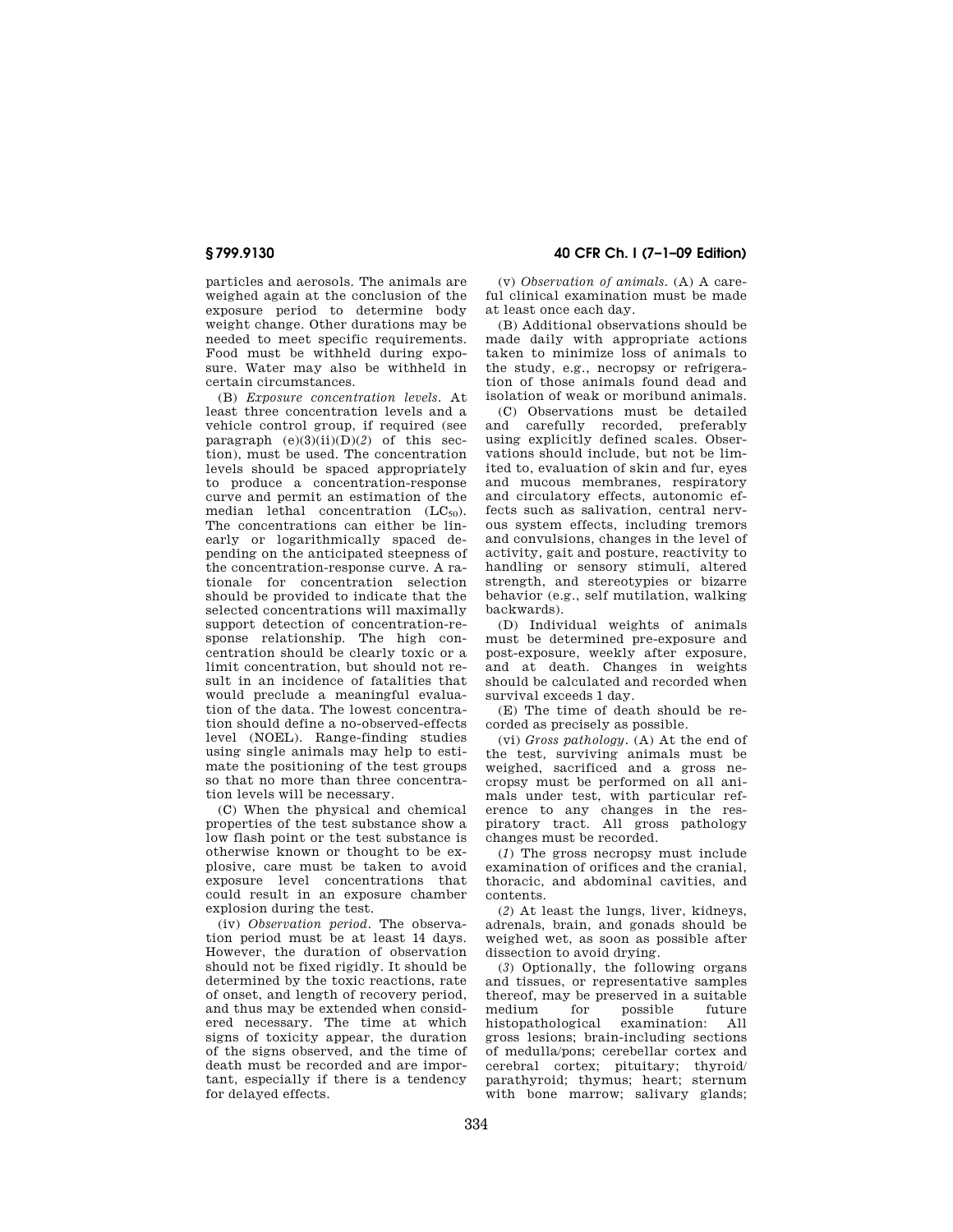## **Environmental Protection Agency § 799.9130**

liver; spleen; kidneys; adrenals; pancreas; gonads; accessory genital organs (epididymis, prostrate, and, if present, seminal vesicles); aorta; skin; gall bladder (if present); esophagus; stomach; duodenum; jejunum; ileum; cecum; colon; rectum; urinary bladder; representative lymph nodes; thigh musculature; peripheral nerve; spinal cord at three levels cervical, midthoracic, and lumbar; and eyes. Respiratory tract tissues should be perfusion preserved in a suitable medium.

(B) If necropsy cannot be performed immediately after a dead animal is discovered during the observation period, the animal should be refrigerated (not frozen) at temperatures low enough to minimize autolysis. Necropsies should be performed as soon as possible after death (normally within 24 to 48 hours).

(vii) *Additional evaluations.* In animals surviving 24 hours or more, microscopic examination of organs showing evidence of gross pathology should be considered since it may yield useful information on the nature of acute toxic effects.

(f) *Data and reporting*—(1) *Treatment of results.* Data must be summarized in tabular form showing for each test group the number of animals at the start of the test, body weights, time of death of individual animals at different exposure levels, number of animals displaying other signs of toxicity, description of toxic effects and necropsy findings. The method used for calculation of the  $LC_{50}$  or any other parameters must be specified and referenced. Some acceptable methods for parameter estimation are described in the references described in paragraphs  $(g)(1)$ ,  $(g)(2)$ , and (g)(3) of this section.

(2) *Evaluation of results*. The LC<sub>50</sub> value should be considered in conjunction with the observed toxic effects and the necropsy findings. The evaluation should include the relationship, if any, between exposure of animals to the test substance and the incidence and severity of all abnormalities including behavioral and clinical abnormalities, gross lesions, body weight changes, mortality, and other toxic effects.

(3) *Test report.* In addition to the reporting requirements specified under EPA Good Laboratory Practice Standards at 40 CFR part 792, subpart J, the

following specific information must be reported. The test report shall include:

(i) Test conditions. (A) Description of exposure apparatus including design, type, dimensions.

(B) Source of air, system for generating the test article as particle, aerosol, gas, or vapor.

(C) Method for conditioning air, equipment for measuring temperature, humidity, particle size or particulate aerosol concentration size, and actual concentration.

(D) Treatment of exhaust air and the method of housing the animals in a test chamber when this is used.

(ii) Exposure data. The exposure data must be tabulated and presented with mean values and a measure of variability (e.g., standard deviation) and should include:

(A) Chemical purity of the test material.

(B) Airflow rates through the inhalation equipment.

(C) Temperature and humidity of the air.

(D) Nominal concentration (total amount of test substance fed into the inhalation equipment divided by volume of air).

(E) Actual (analytical or gravimetric) concentration in test breathing zone.

(F) Particle size distribution (calculated MMAD and GSD) and the bivariate distribution of fiber length and diameter, where appropriate.

(G) Explanation as to why the desired chamber concentration and/or particle size could not be achieved (if applicable), and the efforts taken to comply with these aspects of this section.

(iii) Species, strain, sex, and source of test animals.

(iv) Method of randomization in assigning animals to test and control groups.

(v) Rationale for selection of species, if other than that recommended.

(vi) Results. Tabulation of individual and test group data by sex and exposure concentration level (e.g., number of animals exposed, number of animals showing signs of toxicity and number of animals that died or were sacrificed during the test.